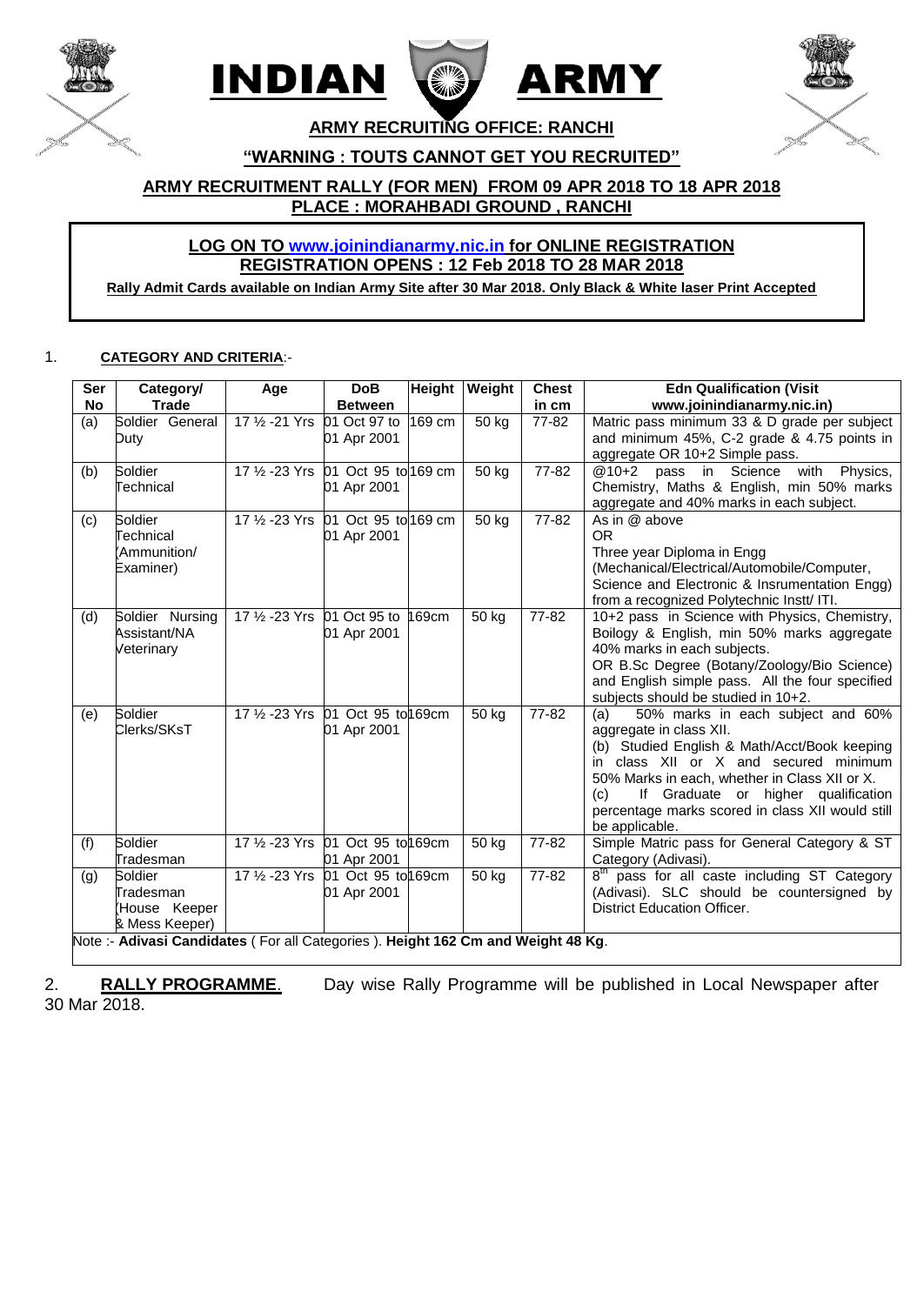3. **DOCUMENTS REQUIRED**. Candidates will bring **Original Certificates** and **two photocopies** of following documents at rally site :-

- **Education Certificate**. **Registration Card, Admit Card, Mark Sheets and Board Certificates of X, XII** and Graduation from recognized Board & University. **Provisional Certificate of Xth & XIIth passed candidates accepted for Academic Yr 2018 onwards**.
- **Nativity (Domicile) Certificate. Computer generated nativity Certificate signed by SDM/DM. NO TATKAL NATIVITY CERTIFICATE ACCEPTABLE**.
- **Caste Certificate**. Issued by **Deputy Commissioner (DC) for Schedule Tribes**. Issued by **SDO** for **Other Backward Caste (OBC)**. Issued by **Sarpanch/Ward Parishad** for other **Caste (General Caste)**.
- **Sports and NCC Certificates**. National/State/District level Sports Certificate (Issued within last two years). Original/Provisional NCC A, B & C & certificate of participation of Republic Day parade, New Delhi.
- **Character Certificate (With Photo Duly Attested). CHARACTER CERTIFICATE ISSUED BY SP IS MANDATORY. NOT MORE THAN SIX MONTHS OLD AS ON 09 APR 2018. CHARACTER CERTIFICATE BY MUKHIA – NOT ACCEPTED**.
- **Latest 20 Colour Photographs from normal camera with white shirt and sky blue background**.
- Identity proof to include **original Voter I Card/PAN Card/Aadhar Card/Ration Card/ any other recognized document**. **Aadhar card is mandatory**.
- **SON OF WAR WIDOWS, WIDOWS SERVICEMEN, EX-SERVICEMEN** of all districts will be screen on days nominated for concerned districts. Documents required :-

 **Relationship Certificate, attested photocopy of Discharge Book and Affidavit on Rs 20/- (Rupees Twenty only) stamp paper by Ex-Servicemen declaring that this is first son sponsored for enrolment into Army**.

7. **NOT PERMITTED**. Married candidates, Tattoo on any other part of body (except inner face of the forearm and back part of the palm), Fake documents, Performance Enhancing drugs and Multiple Nativity.

### 8. **IMPORTANT INSTRUCTIONS** :-

(a) During the rally, candidate will be responsible for any accident/injury that he sustains. Army will not be responsible for any mishappening during the Run, other physical and Medical tests.

(b) Candidates be solely responsible for securing their documents and photographs during the rally.

(c) **Character Certificate**. Character certificate without attested photo by the issuing authority will be rejected.

(d) Use of communication devices and mobiles are not permitted within the Rally premises. Candidates found using the same will be rejected on the spot and their devices will be confiscated.

(e) Any type of contact with touts OR offering bribe at any stage during the recruitment process will result in candidature being rejected instantaneously.

(f) **Candidates to come for the rally only on the date as per admit card**. Candidates should bring writing material, handkerchief, eatable items (to last till evening) and drinking water during rally.